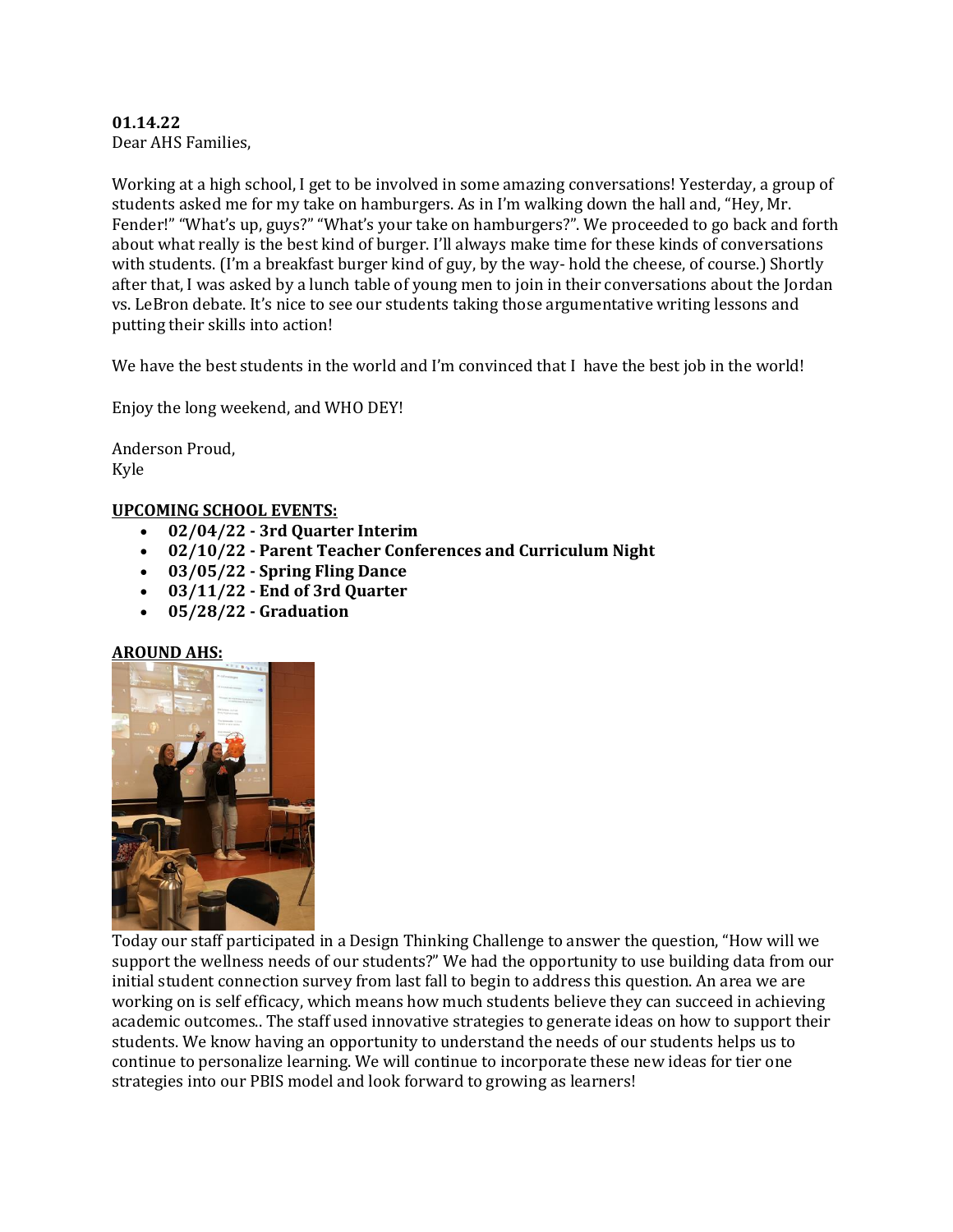

Good luck to our Robotics team this weekend!



Our students' artwork is always on display, and always spectacular!



The AHS Family met 'Rowdy' last weekend! Did you know that the three stripes on Rowdy's head represent the three A's of Anderson? Academics, Arts, and Athletics. And the five stripes on Rowdy's tail represent our five feeder schools!

#### **FROM THE DISTRICT:**

#### **FHSD is Hiring Substitute Teachers:**

In response to the national substitute teacher shortage, FHSD is taking proactive measures to ensure our classrooms are covered by qualified individuals who are compensated at a competitive rate. In November, our Board of Education approved an increase in the pay scale for substitutes in the district (Daily Sub - \$105/day; Building Sub - \$125/day; Long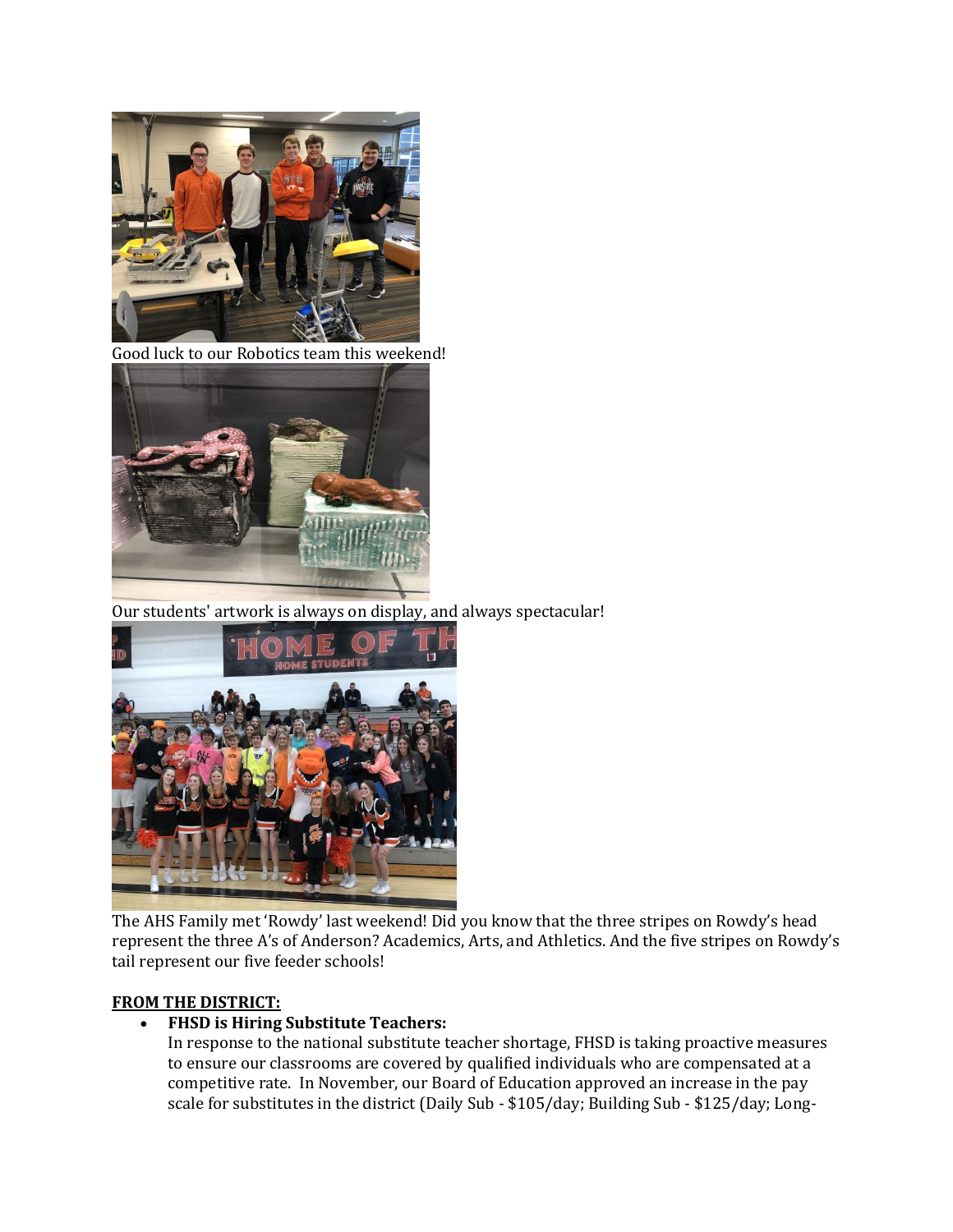Term Sub - \$130/day). In addition, the Board is taking advantage of a provision included in Senate Bill 1, passed recently by Governor DeWine, that temporarily makes it possible for individuals with a high school diploma to apply to work as a substitute.

We are currently seeking interested and qualified candidates to work in Forest Hills as a substitute. If you (or someone you know) are interested, please follow the instructions below to begin the process to become a substitute teacher in the Forest Hills School District:

- 1. Go to [www.subsolutions.org](http://www.subsolutions.org/)
- 2. Click the New Sub tab
- 3. Click the Teacher option
- 4. Click the red apply button to complete the application to get the process started
- 5. Sub Solutions will be in contact with you in the Recruit and Hire system to schedule orientation and a background check. Be sure to log in to check the status and read any communication necessary.

If you have questions please reach out to Sub Solutions at 513-674-4364 or you may email them at substitute@hcesc.org

• The Forest Hills School District is inviting motivated parents of current high school students to become involved in supporting and guiding the direction of community connections in relationship to the Experienceship Program. The program began with support from the Forest Hills Foundation and grew with the intent of promoting and providing community-based learning experiences outside of the school day. Within the experiences, students are provided with career exploration scenarios that help support their future decision-making post-graduation. The program has served over 350 students during the past 18 months and is fully supported by community partners (E.g: Mercy Hospital, FCC, and Tata Technologies) who are committed to enriching and providing career exploration learning opportunities. As we begin 2022, mitigate thru Covid, support new Ohio graduation requirements, it is essential to involve our parents in the work of future planning and share current efforts to enrich and expand the opportunities for our future students. Donna Lauver, part-time Community Partnership Advisory, is looking forward to working with parent volunteers and is actively seeking participants who would be willing to provide feedback and help create future planning for the Experienceship Program. The first meeting is scheduled for February 3, 2022, at FHSD Central Office, 7946 Beechmont Avenue, Cincinnati, Ohio, 45255 The session is scheduled from 6:30 p.m.- 8:00 p.m. Please use the QR code or link to register for the event.

[Parent Advisory Board Registration](https://forms.gle/4BJScpoEvuEFa52BA)



**Village Connections - A FHSD Special Education Community**

Village Connections, an information sharing and support community, meets on the 2nd Wednesday of each month from 6:00 p.m. - 7:00 p.m. in the Learning Commons at Nagel Middle School. Families are sharing experiences and advice, finding resources,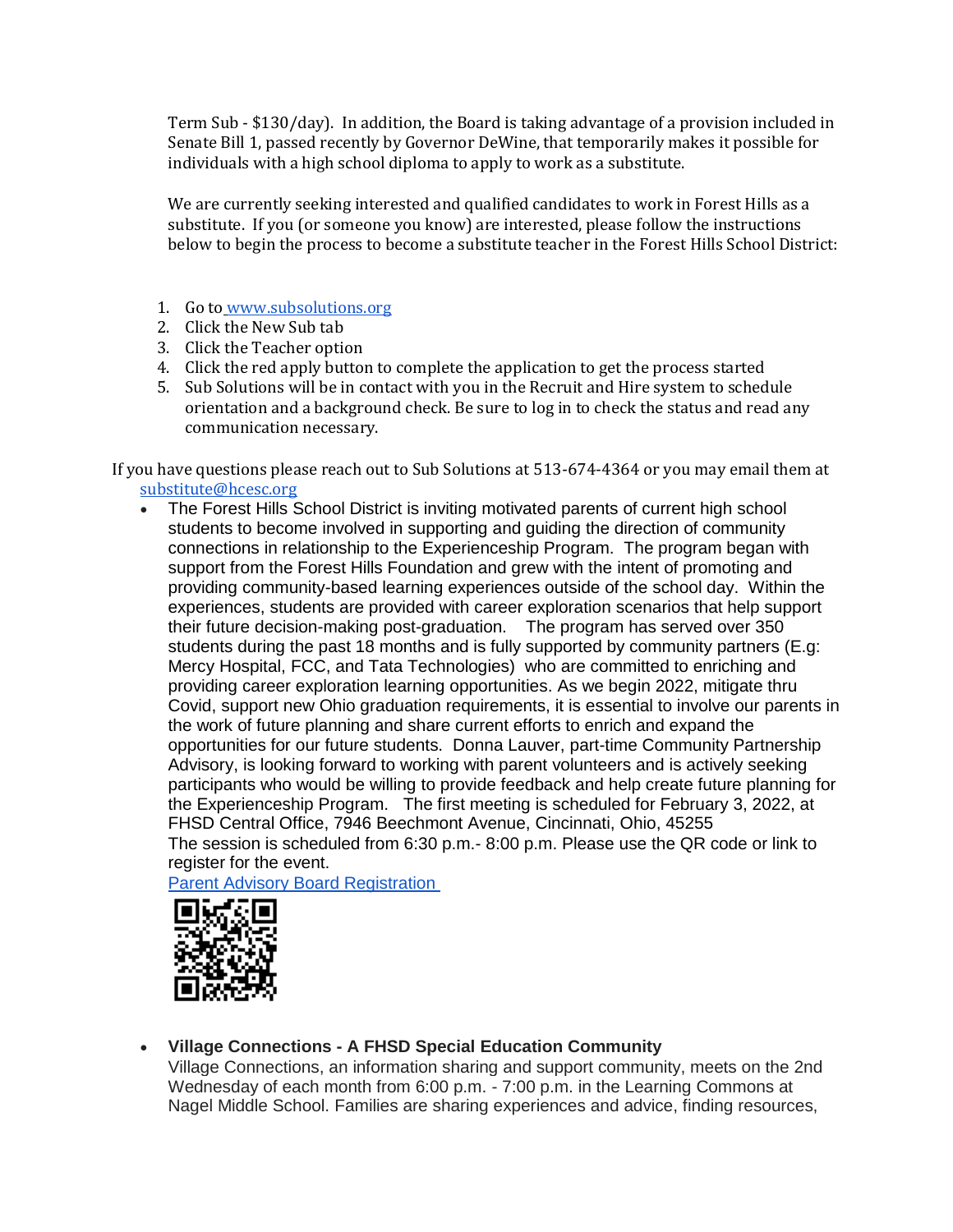and offering the emotional support we all need to raise our children with special needs. Please Join us on January 12th when our topic is "Things I wish I knew -Best Advice I received from an Experienced Parent".

- The Science and Innovation Expo is right around the corner! We hope you can join us on Saturday, January 22nd, 2022 at Nagel Middle School from 9:00 am-12:00 pm for a wonderful morning of science and innovation projects from our students in grades K-12. These projects feature creations, findings, and study in the areas of science, technology, engineering, arts, and mathematics (S.T.E.A.M.). Currently we have over 250 students registered to present! We are also in need of judges to join us in providing feedback to our students. Learn more about the event, and sign up to judge here: [bit.ly/fhsdscienceandinnovation](http://bit.ly/fhsdscienceandinnovation) **What:** Science and Innovation Expo **When:** Saturday, January 22nd, 2022 **Where:** Nagel Middle School (1500 Nagel Rd) **Time:** 9 am - 12 pm Should you attend, there will be Joe's Mojo Coffee and Marty's Waffles food trucks as well! We hope to celebrate the wonderful work of our students with you!
- $\bullet$

## **FROM THE FOREST HILLS FOUNDATION FOR EDUCATION**:

### **FROM 9UNITED:**

### **Scheduling Information for the 2022-2023 School Year:**

For parents of current 9th -11th grade students, the scheduling process is about to begin. Please see [THIS FLYER](https://drive.google.com/file/d/10JizODshBOqMziyYe3jltyXwDQRd7h0U/view?usp=sharing) for some initial information regarding upcoming scheduling events, and keep posted here for more detailed instructions to be included later. Thanks!

### **SENIORS- CAP AND GOWN INFORMATION:**

Cap and Gown and Invitation orders were due to Graduate Services, Inc, by December 6th. Order online a[t Graduate Service Inc](https://highschool.herffjones.com/secom/home) or at their Newtown office, 7022 Main St, Cincinnati, OH 45244. [\(513\) 272-5890](https://www.google.com/search?q=graduate+service+inc&rlz=1C1GCEV_en&oq=&aqs=chrome.0.69i59i450l7.65298j0j7&sourceid=chrome&ie=UTF-8)

#### **ACADEMIC SUPPORT:**

Students have a 25 minute advisory period everyday in their schedule. We encourage students to work with teachers during this time if they need help in any classes. Additionally, teachers have regular office hours before school (7:10-7:55) a few days a week to provide assistance to students.

#### **GREAT OAKS SPOTLIGHT:**

Live Oaks will be hosting an Open House on Wednesday, January 26th from 4-7 pm! 5956 Buckwheat Road in Milford, OH 45150

Also, there will be a live-streamed parent Q&A event on Tuesday, January 18th from 7-8 pm. For info, go t[o www.greatoaks.com/parentqa](http://www.greatoaks.com/parentqa)

#### **ACT Bootcamp:**

The Class of 2023 will be taking the State Funded ACT @ AHS on March 1st. This will be during the typical school day. If interested in a[n ACT Boot Camp](https://www.torchprep.com/confirm/?course_id=20141) prior to this assessment, please check out this opportunity fro[m Torchprep.](https://www.youtube.com/watch?v=GvUhxQJLcGU&t=4s)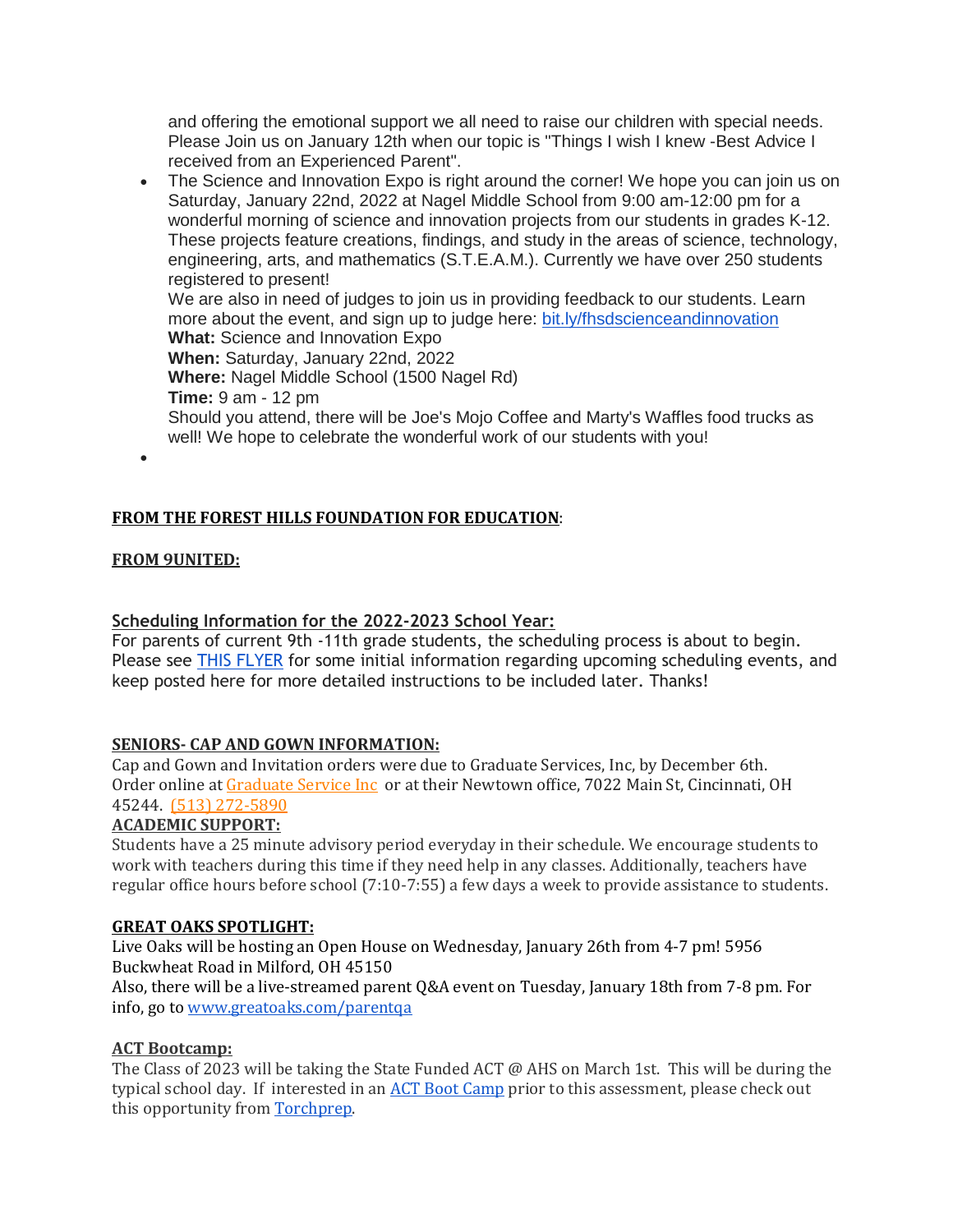### **PARKING:**

Students in Good Standing are eligible to purchase parking passes for the school year. This means students must have all their credits. If you would like to purchase a parking pass or have a question about student parking, please contact Mrs Stanyard[, emilystanyard@foresthills.edu.](mailto:emilystanyard@foresthills.edu) *We are getting complaints from neighboring businesses about student parking on their property. Please be aware that they plan to start towing.*

## **SCHOOL DROP-OFF AND PICK-UP INFORMATION**



If you are dropping off your student before school or picking up after school, this should happen in our south lot according to the diagram above. Pulling forward around the loop allows for better traffic flow on Forest Road.

**There should be no pick-up or drop-off occurring in the parking lots of our neighboring businesses or our northern lot (Lot E).**

#### **PARENT SPOTLIGHT**:

January still needed

### **FROM THE PTO:**

Anderson's PTO encourages students to submit their nominations for the Good Egg Award. This award, given monthly to a staff member at Anderson, is selected solely on the nominations from students. Nominations are accepted from the 1st day of school to April 1 and can be submitted at [https://bit.ly/AHS-GoodEgg.](https://bit.ly/AHS-GoodEgg) Don't limit your nominations to just teachers - we'd love to recognize coaches who teach at Anderson, counselors, our health office team, custodians, food service staff, etc. - anyone who makes a difference in your day at Anderson High School! **October's Good Egg:** Allison Perry. **November Good Egg:** Analise Petsche. **PTO's Good Egg recipient for January is Mr. Bill Pitts**. There was a common theme among the student nominations: Mr. Pitts really cares about his students and their well-being. He makes learning fun and knows how to engage his students. Thank you Mr. Pitts for being an incredible teacher and giving students a learning experience they look forward to each day.

#### **YEARBOOK SALES NOW OPEN:**

The link to purchase the 2022 yearbook is open! Buy your 2022 yearbook, *Tradition Continues!* For any questions please email pampendery@foresthills.edu <https://shop.yearbookmarket.com/andersonhighschool>

#### **YEARBOOK ADs:**

Senior parents! The link provided gives you the opportunity to purchase a senior ad in the back of the yearbook. For any questions please email pampendery@foresthills.edu